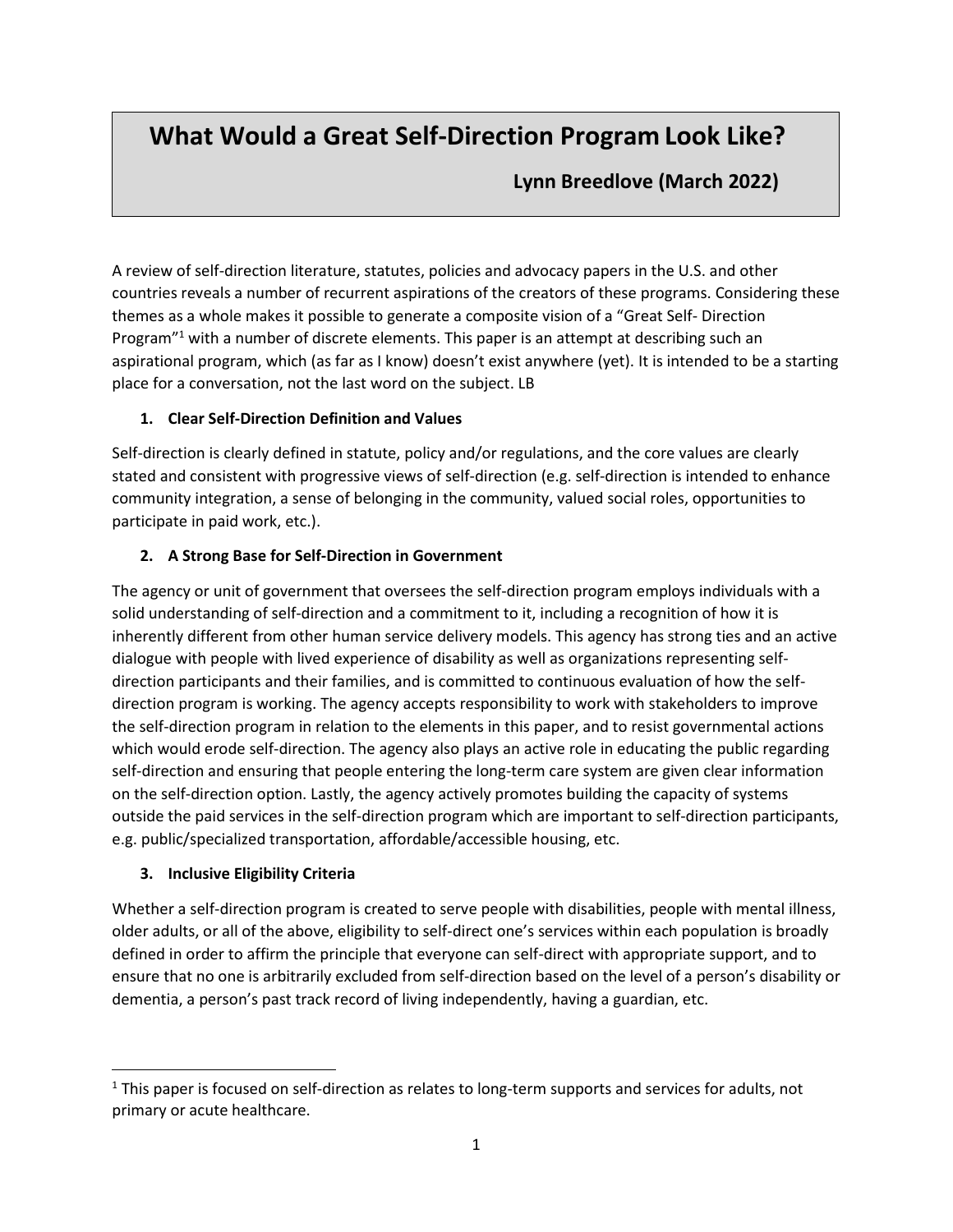#### **4. Equity, Diversity and Cultural/Linguistic Competence**

At all levels of a self-direction program, vigorous efforts are made to ensure that policies, procedures and practices do not intentionally or unintentionally exclude or under-serve potential self-direction participants because of their race, ethnicity, sexual orientation, economic status, primary language, reading/writing/verbal communication skills, or lack of active family to assist with self-direction. Information about self-direction is culturally and linguistically accessible. Support brokers, provider staff, and independent workers are culturally competent and practice cultural humility. The flexibility and creativity inherent in self-direction is leveraged so services and supports are responsive to participants' cultural backgrounds and preferences. There should also be safeguards to prevent the exploitation of undocumented or other workers providing services/supports to participants.

### **5. Transparent, Reliable and Adaptable Individual Budget-setting**

The process for setting individual budgets: a) is transparent and understandable to participants and families, b) reliably generates an individual budget amount that is sufficient to cover the cost of the services/supports the person needs/chooses and the cost of fair wages and benefits, and c) includes a rapid review and approval process to modify the budget when a crisis necessitates a need for it.

### **6. Support for a Participatory Individual Planning Process**

The process for creating individual self-direction plans offers ample time and support<sup>2</sup> for participants and families to focus on what the participant wants, enable the participant to make informed choices, and ensure that the participant is in the driver's seat for decision-making and plan development. The process also includes culturally inclusive language and processes, and appropriate accommodations.

## **7. Full Budget Authority**

Participants and families have full control over a person's individual budget, as long as the funds are used for allowable goods or services as defined in statute, regulation and/or (in the U.S.) a state's Medicaid Waiver agreement with the federal government. Full budget authority means that a) government does not require prior authorization for an allowable good or service, and b) participants and families have complete freedom to negotiate rates of payment with various vendors and negotiate wages/benefits with independent workers.

## **8. Full Employer and Technology Authority**

Participants and families have complete flexibility to choose the vendors for goods and the providers of their services, subject to criminal background checks<sup>3</sup> for direct care workers. This flexibility includes the opportunity to choose from independent workers, neighbors, or family members<sup>4</sup>; established disability, mental health or aging provider agencies; and transportation, housekeeping, shopping or other services utilized by the general public. It also includes the opportunity to supplement or replace

<sup>&</sup>lt;sup>2</sup> In various locales, this support is provided by people with job titles such as "facilitators", "support brokers", "independent brokers", "self-direction consultants", "peer counselors", "coordinators", "community navigators", "Bridge Builders", etc.

<sup>&</sup>lt;sup>3</sup> Background checks should be no more restrictive than those used in other human service programs.

<sup>&</sup>lt;sup>4</sup> Ideally, the program includes safeguards to ensure that family members are not exerting undue influence over participants to obtain employment for themselves.